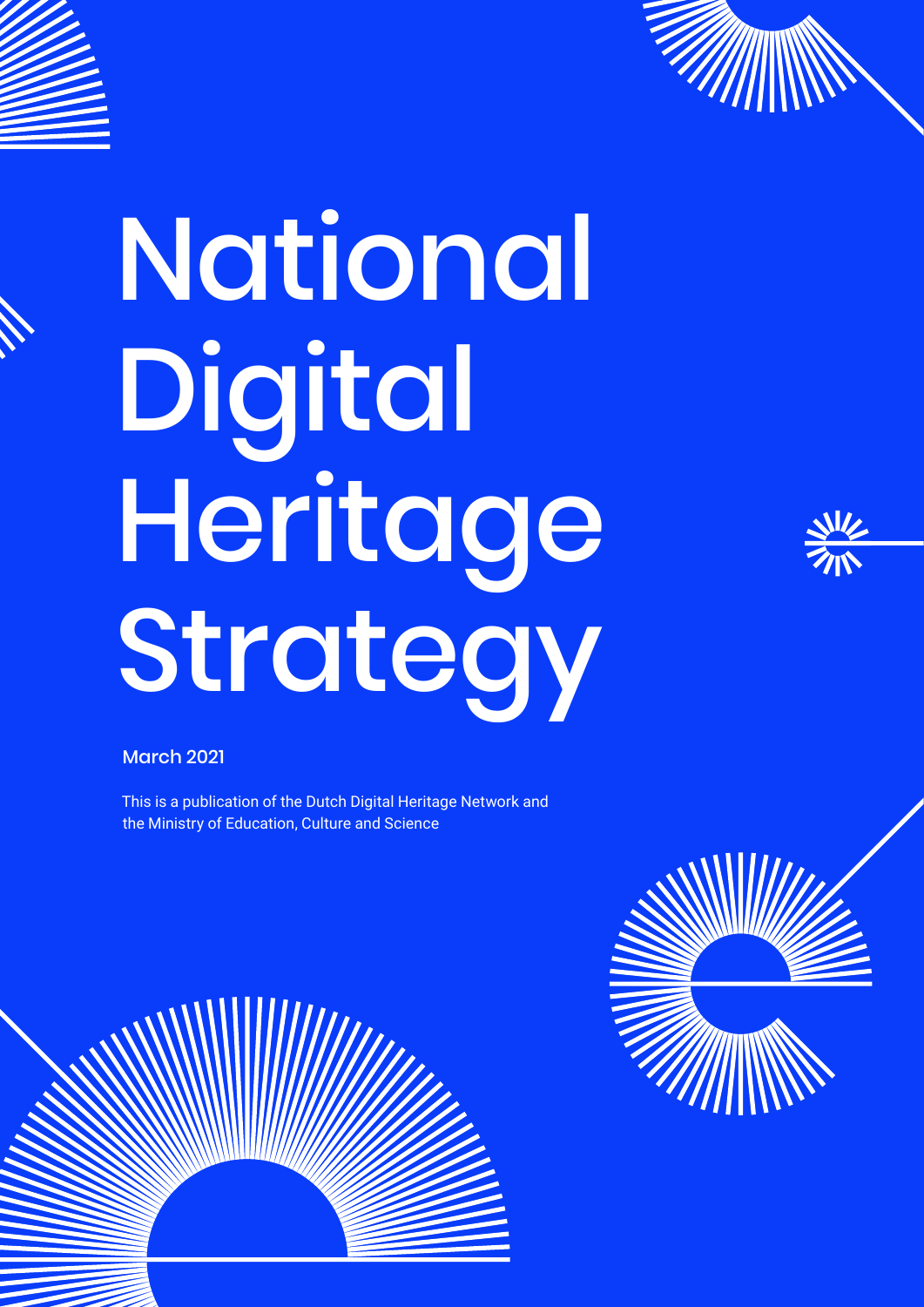

# **Contents**

Foreword 03

# 1. Heritage and digitisation

- 1. Value of heritage
- 2. Digitisation
- 3. Cultural institutions and digitisation
- 4. National Digital Heritage Strategy six years or

# 2. National Digital Heritage Stra

- 1. Challenges and principles
- 2. Organisation

# 3. Dutch Digital Heritage Network

- 1. Widening the scope of the National Digital He
- 2. Strengthening connections with users and pro
- 3. Exploiting the opportunities and possibilities
- 4. Boosting the development and sharing of digitation

|                              | 05 |
|------------------------------|----|
|                              | 05 |
|                              | 07 |
| n                            | 08 |
| <sup>-</sup> ategy 2021–2024 | 10 |
|                              | 11 |
|                              | 13 |
| ork Agenda 2021-2024         | 16 |
| eritage Strategy             | 17 |
| oducers                      | 18 |
| of new technologies          | 18 |
| itisation knowledge          | 19 |
|                              |    |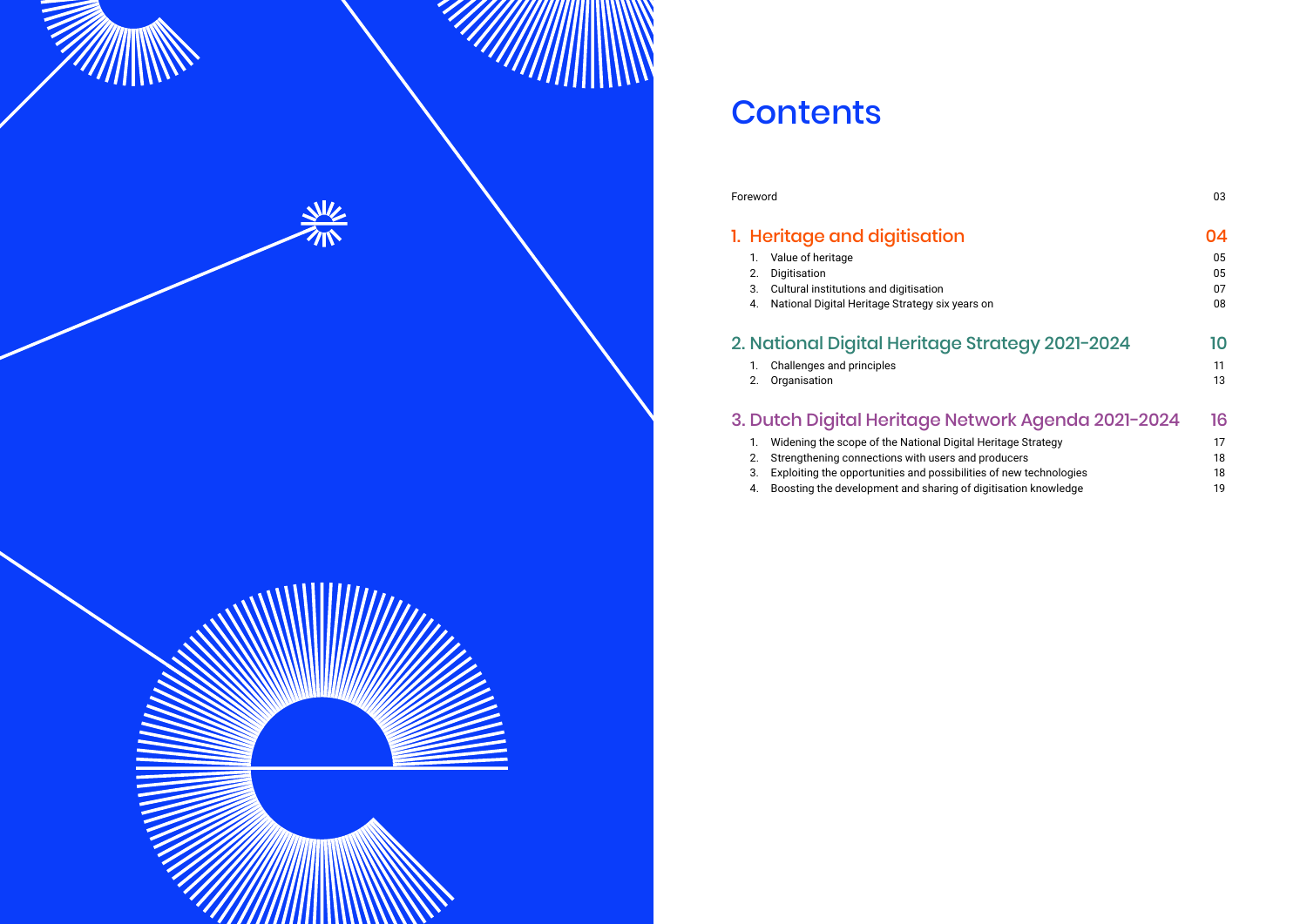

# Foreword

This is an update of the 2015 National Digital Heritage Strategy, something that was necessary due to the ongoing digitisation of our society and the impact this is having on our heritage. The new strategy covers the period 2021-2024 and provides better digital access to our heritage, placing the user at the centre.

Proper and independent access to our heritage and our culture are and remain of vital importance. Heritage can be found everywhere in our country, with stories about where we come from and who we are. This offers a footing and the basis for a conversation about our collective past – even if these conversations are sometimes uncomfortable. The new National Digital Heritage Strategy therefore links heritage collections together, as a result of which users can better relay all these stories about and with heritage.

In 2021, the Netherlands leads the way in terms of internet use. Our digital infrastructure is easily accessible for almost everyone and people spend a lot of time online. For many people, this offers new opportunities for heritage experiences. Not only for the wider public that wants to know more about the history of their own area, but also for example for artists, scientists, journalists and volunteers who use heritage objects for their work. The updated strategy makes it easier for all these people to find their way in our digital heritage collections.

In addition, the aim is for various tools and standards - that have been developed in recent times - to be shared more widely. Therefore, the updated strategy establishes a link with the heritage from the arts sector and the creative industry. This offers producers material for new work and it gives other producers, researchers *and* the public at large insight into their creative process as well as sources of inspiration. The strategy also explores the possibilities for heritage collections of new technologies, such as artificial intelligence (AI) and the application of big data.

Digitisation is a task that cannot be achieved by individual institutions alone; it is one that the heritage sector must tackle as a whole. The Ministry of Education, Culture and Science is supporting the heritage sector in this, with this updated National Digital Heritage Strategy. Since 2015, the implementation of the strategy has been entrusted to the Dutch Digital Heritage Network, and this network of heritage institutions has accepted the challenge of further developing the new strategy together with parties of all sizes from the heritage sector. I look forward to seeing the results of this hard work.

This new National Digital Heritage Strategy is therefore not only a strategy for digitisation, but also very much a strategy for further collaboration. This latter factor is of crucial importance to its success!

Ingrid van Engelshoven Minister of Education, Culture and Science

1.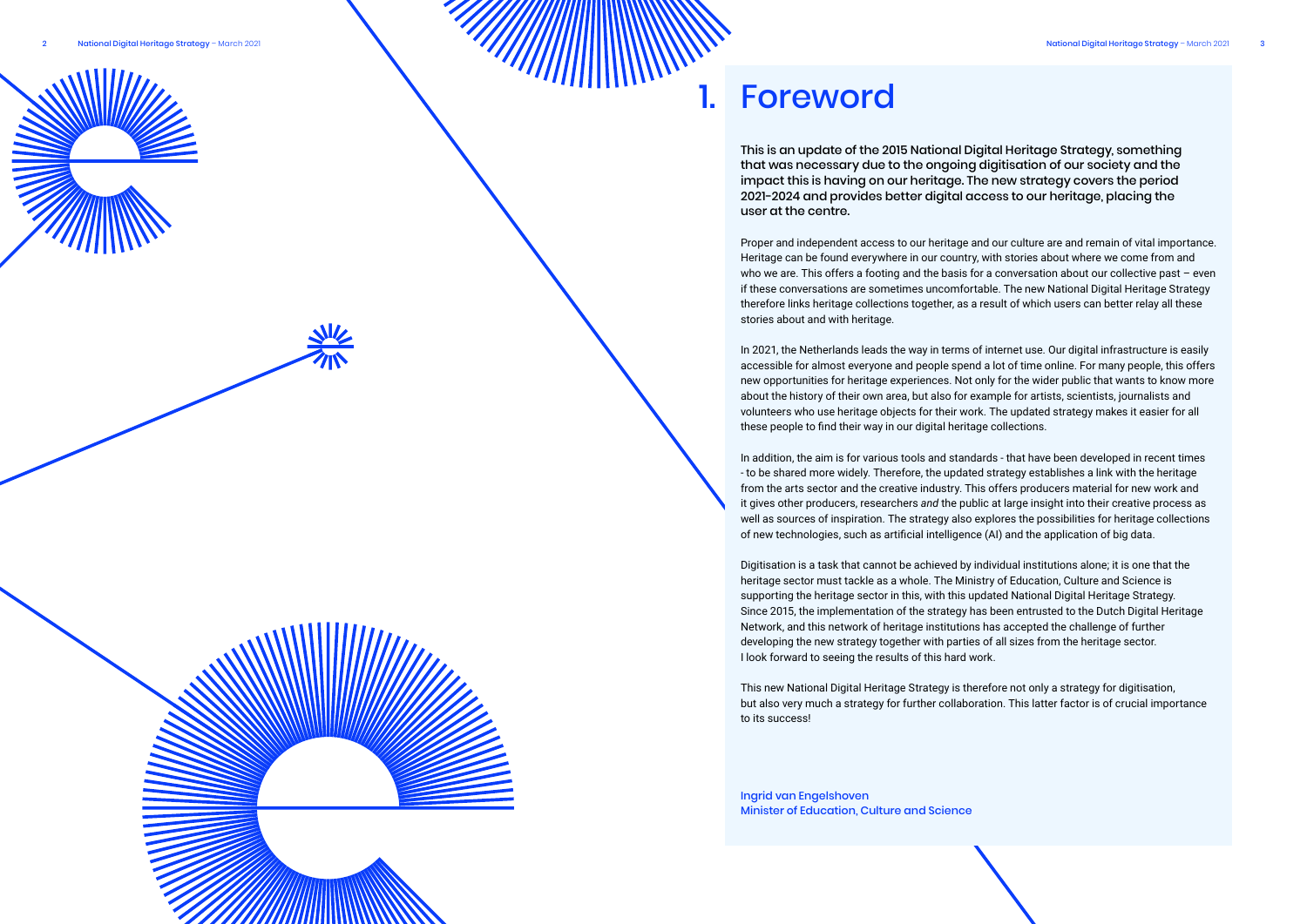# 1. Value of heritage

Heritage is of great importance, as it shows where we come from and is a source of stories about ourselves and our surroundings.

The Netherlands has a rich cultural heritage that offers a historically shaped reflection of our society through the ages. Digitisation offers opportunities to enhance the size, diversity and inclusivity of this national collective memory. Through heritage, we share stories about our neighbourhoods and cities, as well as our country's place in Europe and the world. These are stories about us all and for us all, and change over time.

This is the connecting effect of heritage. It brings people together and creates familiarity in a rapidly changing environment. In a time of increasing divergence, the connecting power of heritage has a value that should not be underestimated. It is therefore important that as many people as possible – from an early age – experience, are involved with and can reflect critically on heritage. This involvement, by broad groups in society, will eventually also lead to more diversity in the stories that are told, which in turn will result in better-informed participants in the public debate and a greater understanding of other people's viewpoints and narratives. Heritage has an additional meaning for creative artists, designers and producers. As a source of inspiration, it offers them the opportunity to look back and build on their own and others' artistic developments.

These stories are told by professionals such as writers, journalists, artists and scientists, as well as by heritage volunteers and the wider historically interested public. Research carried out by SCP shows that 25 percent of the Dutch population is actively involved with heritage**<sup>1</sup>** . The stories of heritage are alive and enjoy broad social support. Digitisation lowers the threshold for getting involved in heritage. Anyone can find out more about their family, surroundings or a subject of their interest via the web.

# 2. Digitisation

Digitisation is changing people's behaviour. We spend hours online and almost all of us have a laptop and a smartphone that make this possible.

Digitisation creates new connections and opportunities, also for heritage. Dutch people, of all ages, are among the most active internet users in the world. Research carried out by CBS (Statistics Netherlands) in 2018 shows that only 20 per cent of Dutch people have never used the internet**<sup>2</sup>** . With such a huge reach, it is logical that this version of the National Strategy focuses on the internet as a 'technical connector' as well. The Netherlands leads Europe in terms of heritage in the digital domain. Research by the European Commission shows that 83 per cent of Dutch people use the internet to find out about it. In Europe, the average is around 50 per cent, which is significantly lower**<sup>3</sup>** . The Digital Heritage Baseline Study reveals that this use continues to grow**4**. The increased availability of digital heritage has led to the emergence of new forms of use by journalists, humanities researchers, producers, publishers and, of course, the general public.

# Heritage and digitisation 1.





<sup>1</sup> SCP 2015 Gisteren vandaag (Yesterday today)

<sup>(</sup>https://erfgoedmonitor.nl/sites/default/files/views\_filebrowser/gisteren\_vandaag.pdf, consulted January 2021) 2 CBS (Statistics Netherlands) 2018

<sup>3</sup> Eurobarometer 466 Cultural Heritage, December 2017 (https://data.europa.eu/euodp/nl/data/dataset/S2150\_88\_1\_466\_ENG, consulted January 2021)

<sup>4</sup> Kwink 2019 Nulmeting Digitaal Erfgoed (Zero measurement Digital Heritage) (https://www.rijksoverheid.nl/documenten/ rapporten/2019/03/18/onderzoek-stand-van-zaken-digitale-toegankelijkheid-en-gebruik-nederlands-erfgoed, consulted January 2021)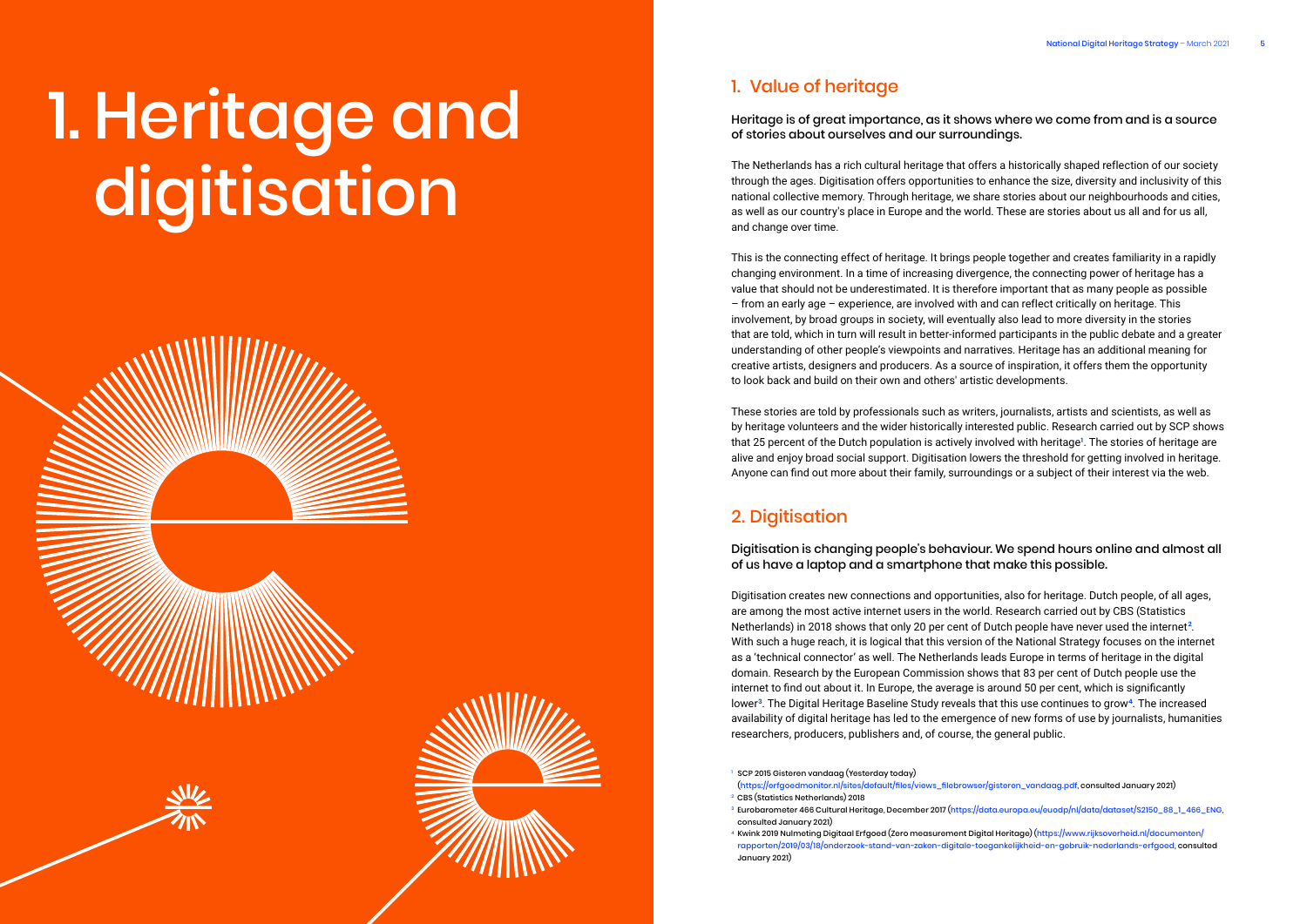# 3. Cultural institutions and digitisation

Heritage from the arts sector provides more value to producers and audiences when digitally linked as well.

Practices at cultural institutions (from theatre producers and musicians to designers and architects) are aimed at artistic creation, presentation and reaching an audience with new productions or products. Unlike at heritage institutions, there is usually no structured collection, and any vision there might be on digitisation is often still in its early stages. The focus is primarily on production. Building an archive or a collection is less urgent, and not yet a standard part of operations.

But this is changing. The digital archive is increasingly seen as a source of new artistic products, insights into the creative process, and inspiration for producers. It offers cultural institutions opportunities to tell new stories about their own history and practices, with the digital archive serving as the memory of the organisation and the producers involved. Setting up and developing practices in these sectors for engaging with what is and has been created will require greater attention in the coming years.



In September 2019, the Nederlands Dans Theater (NDT), based in The Hague, celebrated its 60th anniversary. For this and other reasons, the dance company decided to take steps to make its rich archive digitally accessible. An archiving team managed to archive the lion's share of performances from the NDT's six-decade history, making them better accessible for internal use. This exercise also resulted in an anniversary book and a performance. Since the end of 2019, the NDT can be found on the online platform Google Arts & Culture, with six exhibitions showing a large part of its history in photos, videos and stories. In this way, the NDT has made a vast number of performance video clips available online to a larger audience. This process has contributed to a more structural approach to archiving, and there is now an archive plan in place to determine what the various departments should keep and discard. This also applies to the physical archive. In the future, the NDT wants to make short 'overview clips' of all recordings available, including credits showing the producers, performers and designers involved.

#### Nederlands Dans Theater's 60th anniversary

The digitisation of heritage is not a recent phenomenon in the Netherlands. In the early 1990s, the heritage sector saw the opportunities that digitisation offers in terms of how heritage is used and preserved. With large digital collections and catalogues, Dutch heritage has always had a strong presence on the internet. In the first version of the National Digital Heritage Strategy, published in 2015, linking these digital collections from the user's point of view was central. This is still of great importance today and, given the growth of the digital world, perhaps even more so than in 2015. With linked collections, new forms of use can be stimulated and the strategy creates building blocks for new stories.

In the digital world, space for heritage diversity is not a given. Large tech companies and internet platforms focus on the icing on the heritage cake and in doing so, generate a lot of traffic – which is the basis of their revenue model. Lacking independence, diversity and opportunities for active participation, this approach undermines the value heritage holds for society. Connecting a wide range of known and unknown collections, of different sizes, creates space for all stories – not just the most popular ones. With the help of linked open data (LOD), a local collection such as that of the Historical Society for Cultural History Lisse tells the story of the flower bulb-growing area in a much richer information context. The focus on personal stories on platform Oorlogslevens.nl (War Lives) is another approach to illustrating the new possibilities of linked digital heritage. This internet portal connects the many digital sources of our war history, creating a rich picture of different lives during World War II – something that was previously considered impossible.

Heritage institutions have to deal with ever-changing end-user requirements regarding findability and interactivity. New technologies enable them to offer services that meet these needs and expectations. Image recognition helps to find images, to reinstall vanished buildings, and to reconstruct landscapes of times gone by. New handwriting recognition technology makes it easier to search through old archives. The application of new technologies such as linked open data and artificial intelligence (AI) and the emergence of big data help to increase the possibilities for use, as well as improve the digital heritage experience. Digital data on the history of a village or town, its inhabitants and its visitors can be linked and connected to historical maps and 3D models. With the increased availability of digital heritage, researchers are able to develop algorithms that create new possibilities for use. This also makes it possible, for example, to better research the multi-voiced nature of the collections. In short, the ongoing digitisation of heritage is expanding its use.



### Journalists get the scoop with heritage data

Journalists from the Dutch TV programme Pointer set to work with an open dataset of the *Verkaufsbücher*, an overview of transactions of Jewish properties and pieces of land expropriated by the German occupiers during World War II. The dataset was compiled by the National Archives during the 2019 HackaLOD. Information from the dataset was combined with our own research to uncover, among other things, stories of people whose homes had been expropriated. This journalistic perspective and the combination of data have led to new insights. Moreover, the results have prompted municipalities to use the data to research their own information sources and establish their role in the expropriation of Jewish homes.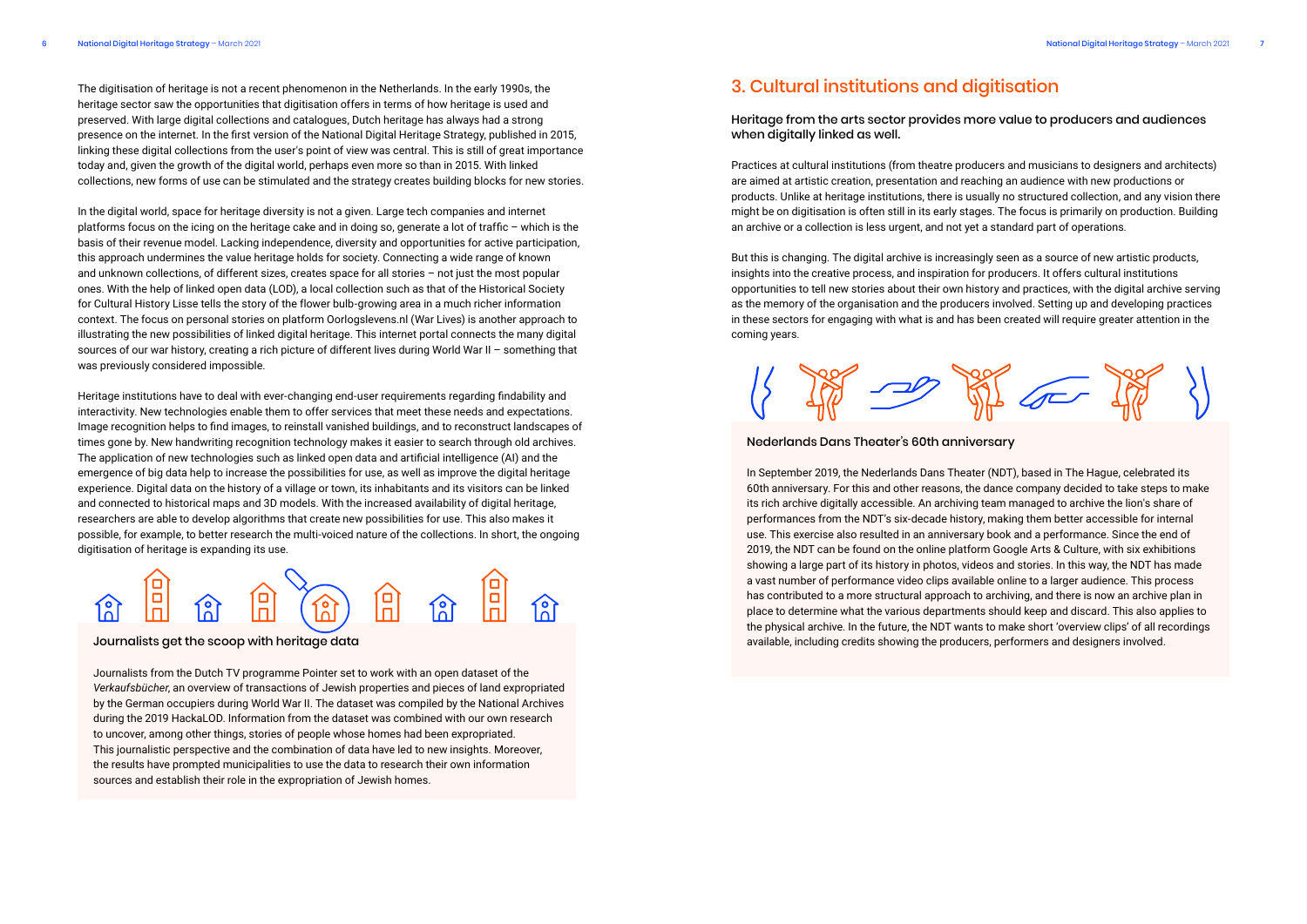

# 4. National Digital Heritage Strategy six years on

The Dutch Digital Heritage Network has developed around twenty facilities such as software tools, glossaries and knowledge products for the heritage sector, and made them available via the online Erfgoedkit.nl (toolkit digital heritage). These are tools for heritage institutions that want to improve the way they handle their digital heritage. In addition, a large network of organisations and people has developed over the past six years, in which knowledge exchange and cooperation are central.

## Results of the Dutch Digital Heritage Network 2015-2020

The heritage field uses these facilities, and will manage them with the help of the network. This is done by the sectoral hubs (Royal Netherlands Academy of Arts and Sciences - Humanities Cluster, the Royal Library of the Netherlands, the National Archives, the Netherlands Institute for Sound and Vision, and the Cultural Heritage Agency) but also by smaller and specialist organisations. The most logical and best equipped organisation for the management is the one with the right knowledge (of the technology too) and the one closest to the users.

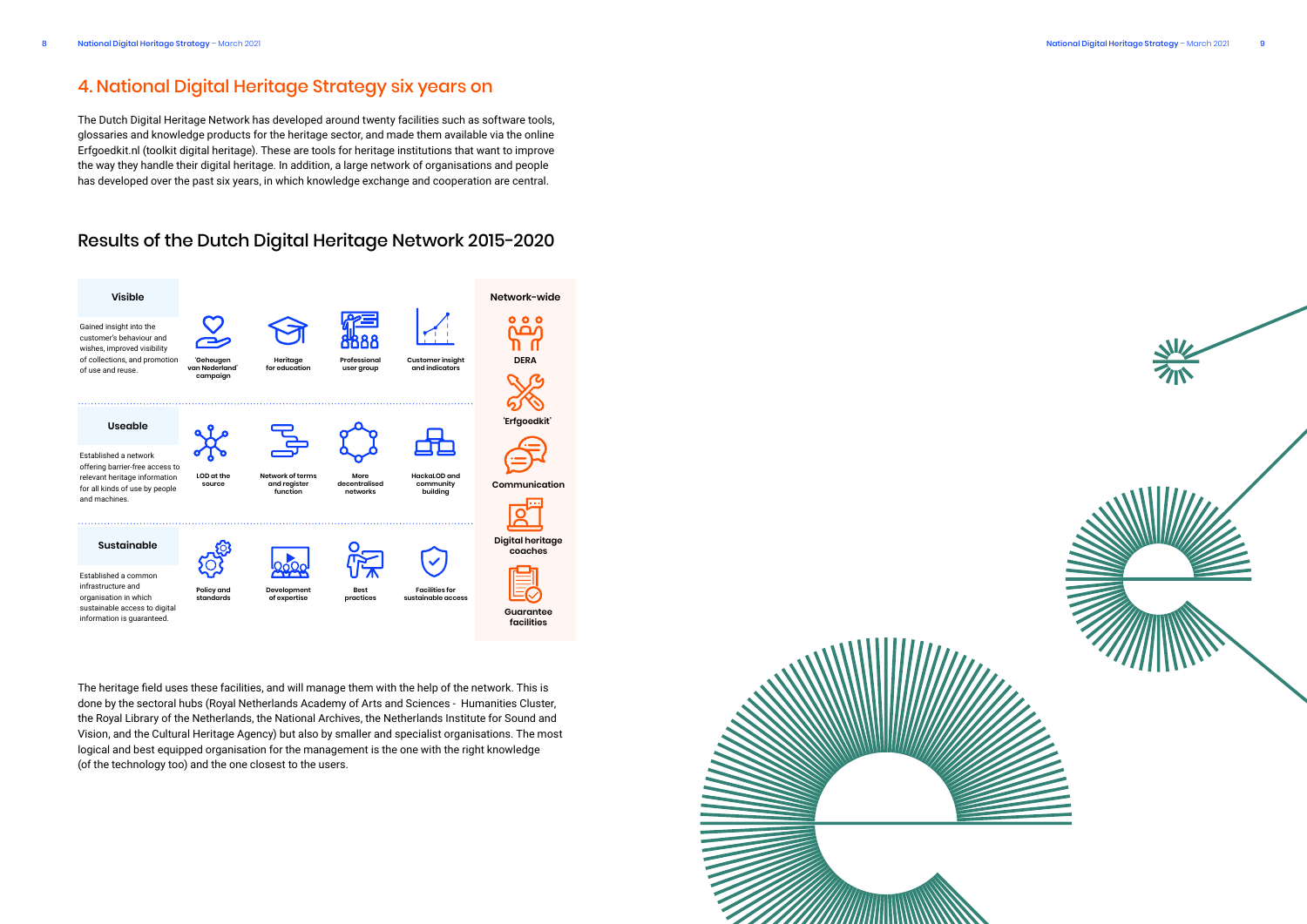# 2. National Strategy is to mal<br>
Energies its use. Digital Heritage Strategy 2021-2024



The aim of the National Strategy is to make heritage easy to find and therefore increase its use.

This is achieved by linking the heritage collections from the perspective of users, such as heritage professionals, scientists, teachers, artists and many others. In this way, digitisation has added value for society. There is currently a wealth of heritage available digitally, but users have to visit many different websites to find it. To lower such barriers to access, we need to ensure that collections continue to be linked digitally in a meaningful way.



## Network of terms as a search engine

How can students, journalists, scientists and other users find online information about the paintings of Rembrandt, regardless of which institutions manage this information? To make this possible, institutions use the same terms to describe the information. For example, 'Rembrandt van Rijn' instead of 'Rembrandt' or 'Rembrant'. The Digital Heritage Network is developing the 'Network of terms' for this purpose, which searches different terminology sources such as RKDartists or the Dutch Thesaurus of Author Names directly, in real time. Institutions can also add their own term lists to the term network. Muziekweb (Music web), for example, has added two term lists with musicians and bands and with music genres and styles. This helps to further enhance the term network for use as a search engine. And it increases the findability of heritage by linking terms.

## **The following four challenges are the focus for 2021-2024:**

- 1. Widening the scope of the National Digital Heritage Strategy.
- 2. Strengthening and deepening the connection with users and producers.
- 3. Using the opportunities and possibilities of new technologies.
- 4. Boosting the development and sharing of digitisation knowledge.

These challenges are reflected in the Dutch Digital Heritage Network's work programme, which is described in section 2. The principles of the National Digital Heritage Strategy below form the basis for how these challenges will be tackled.

**• The heritage user is central**

The linking of heritage collection content focuses on the user. Heritage collections and the material from cultural institutions and producers will be placed online in a way that aligns with the needs of various user groups. Only then can different stories be told, constructed and heard.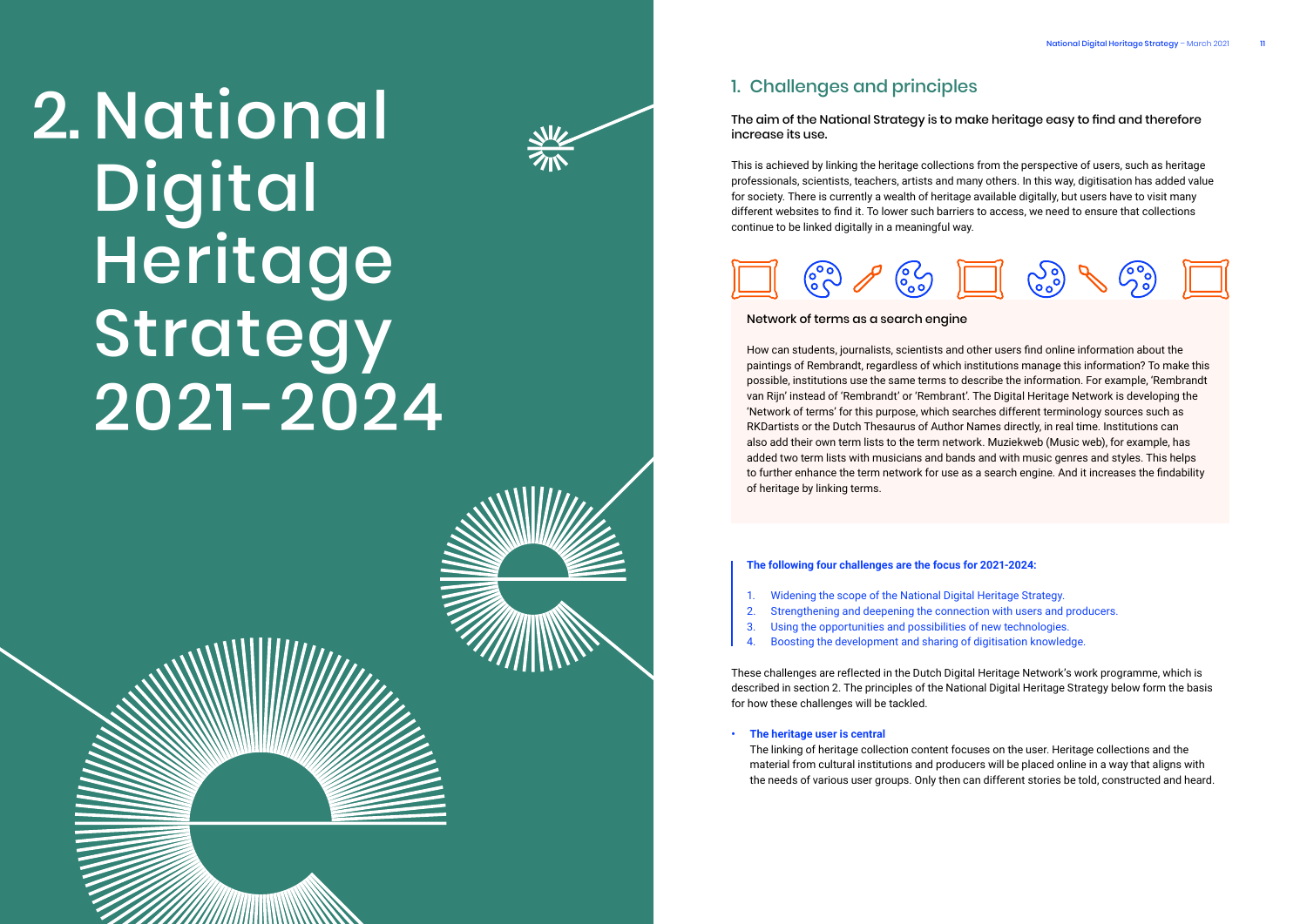To ensure the *usability of heritage collections*, heritage organisations work together to standardise and connect heritage information. This is done, for example, by working with linked open data and by describing heritage using identical standardised terms. In this way, heritage organisations make information about their digital collections easier to find and more usable for people and machines.

*Visibility of heritage* aims to ensure that heritage organisations work together to align their digital services as much as possible to the needs of a broad group of users. They do this through collective marketing, joint customer and market research, knowledge exchange, and by developing joint online services. The aim is to stimulate the actual use of their digital collections.

## 2. Organisation

Collaboration is essential for the digital linking of the heritage collections and to increase their added value for society.

The managers of the various collections make agreements with each other on how this linking takes place. They cannot do it alone. Collaboration with all those involved is essential – including, for example, software suppliers, heritage volunteers and website builders.

The Dutch Digital Heritage Network gives shape to this cooperation through the National Digital Heritage Strategy. By participating in the Dutch Digital Heritage Network, institutions in the Netherlands with a focus on heritage aim to strengthen the social value of heritage for its different users.

Since 2015, the sectoral hubs have been jointly responsible for building the network, as strong parties in a wider field of institutions with the same ambition. As national heritage institutions, they act as role models by making their collections accessible and visible according to the principles of the National Digital Heritage Strategy. This means actively contributing to the Network of terms and the register function, making their own data available as linked open data, and ensuring sustainable storage. The hubs also use their organisational capacity, facilities, knowledge and budget for the heritage sector as a whole.

By updating this National Strategy, the link is made with the digital heritage of the arts sector and creative industry. Specifically to support the sector collections of the performing arts and the sector collections of design and digital culture, two network and platform functions have been set up as part of the Cultural Basic Infrastructure 2021-2024. These platforms – Podiumkunst.net (Network of performing arts) and the Network of Archives for Design and Digital Culture (NADD) – stimulate awareness, the development of expertise and the sharing of knowledge on the preservation, management and accessibility of collections. This will improve the digital linking of and accessibility to these collections. These functions are being developed in close consultation with DEN, Knowledge Institute for Culture & Digitisation. The National Strategy and the DERA form both the guideline and the desired situation for these functions. In this way, use is being made of the knowledge and experience already available in the network.

To enable the right connections and coordinate activities, the Dutch Digital Heritage Network has a board of directors. This comprises the directors of the sectoral hubs, the Royal Netherlands Academy of Arts and Sciences - Humanities Cluster, the National Library, the National Archives, the Netherlands Institute for Sound and Vision and the Cultural Heritage Agency. Together, they focus on strengthening

#### **• Collaboration is the network's strength**

The world of heritage is very diverse. Large and small museums, archives, monument owners, and local history societies are just a few examples of the parties involved in heritage. Governments, support organisations, educators, software suppliers, researchers, programmers, cultural production institutions, producers and consultants are also part of this world. The network is the means by which these parties collaborate. As a result of this diversity, the network has different speeds.

#### **• Hubs are an important part of the network**

The sectoral hubs represent the various heritage sectors and offer their sectors support for the digital transition. At the same time, they seek links between the different sectors. Thematic hubs such as Oorlogsbronnen.nl, and regional information hubs such as those established in the provinces, are important parts of the network as well. These hubs will work to make their digital collections further accessible according to the principles of the National Digital Heritage Strategy.

#### **• The Internet is the technical infrastructure for connecting heritage collections**

This infrastructure is widely available and used by many. Heritage is not automatically visible, usable and sustainable in this environment. The internet makes the technical connection possible, the institutions themselves enable access and ensure the content is linked and preserved. Collection holders are and remain responsible for the sustainable digital management of their collections. The network is working to ensure a clear and comprehensible range of heritage data from the institutions themselves, also via thematic and regional information hubs.

### **• The management of facilities will be entrusted to the most logical and best equipped organisation in the network**

The linking of collections requires specific knowledge and facilities that are not available at each individual institution. The Dutch Digital Heritage Network will work on this knowledge and these facilities. Alongside managing the facilities, this most obvious party will be responsible for the facility development and services.

### **• The Digital Heritage Reference Architecture (DERA) forms the framework for connecting collections**

The requirements and the relationships between the various players involved in digital heritage are described in the DERA. This is the framework within which the necessary agreements for linking the collections are laid down. The DERA is updated annually based on developments in the field and relevant standards, to ensure it provides a usable framework for further ICT development.

## **• Heritage collection content is linked using a three-layer model: sustainable, usable and visible** For the *sustainability of heritage*, heritage organisations work together to safeguard their digital information. To this end, they use tools and other resources that help prevent the loss of information. In this way, the information sources will remain available to heritage users in the long term.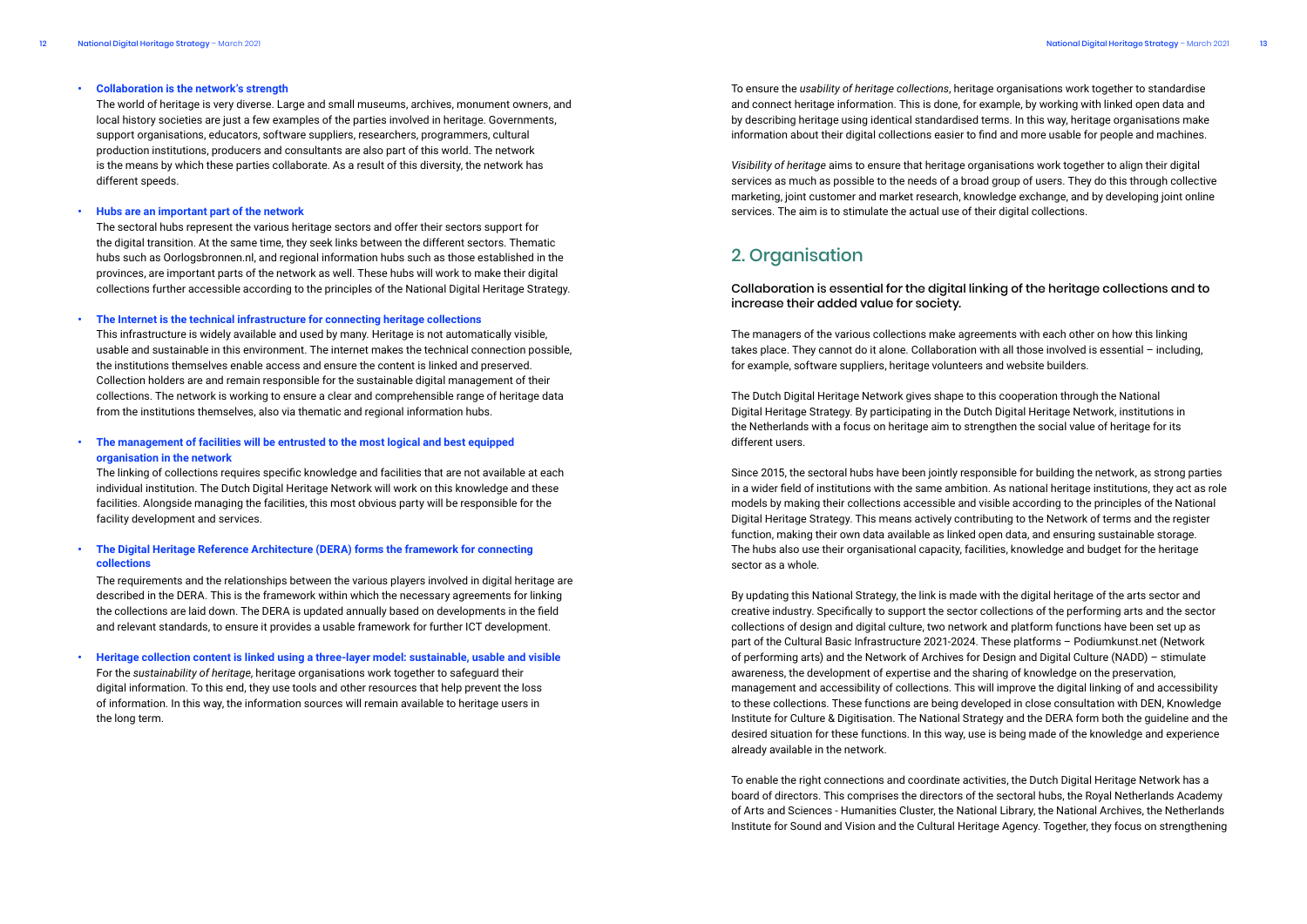the link between their organisations' activities and managing the joint activities that contribute to the objectives of the National Strategy. The chairmanship rotates annually.

To ensure the practices of the cultural institutions are aligned with an important user group of the digital heritage (the producers), The New Institute will be added to the board as a sectoral hub. It will therefore also act as a role model for cultural institutions by making collections available according to the principles of the National Strategy.

Since 2015, the Ministry of Education, Culture and Science has entrusted the implementation of the National Digital Heritage Strategy to the Dutch Digital Heritage Network. The network draws up an annual work programme to this end. The Ministry supports the network as well as the execution of the work programme. The board of the National Heritage Network consults with the Ministry on the implementation of the National Digital Heritage Strategy. The Ministry also owns the DERA and is responsible for its management and further development.



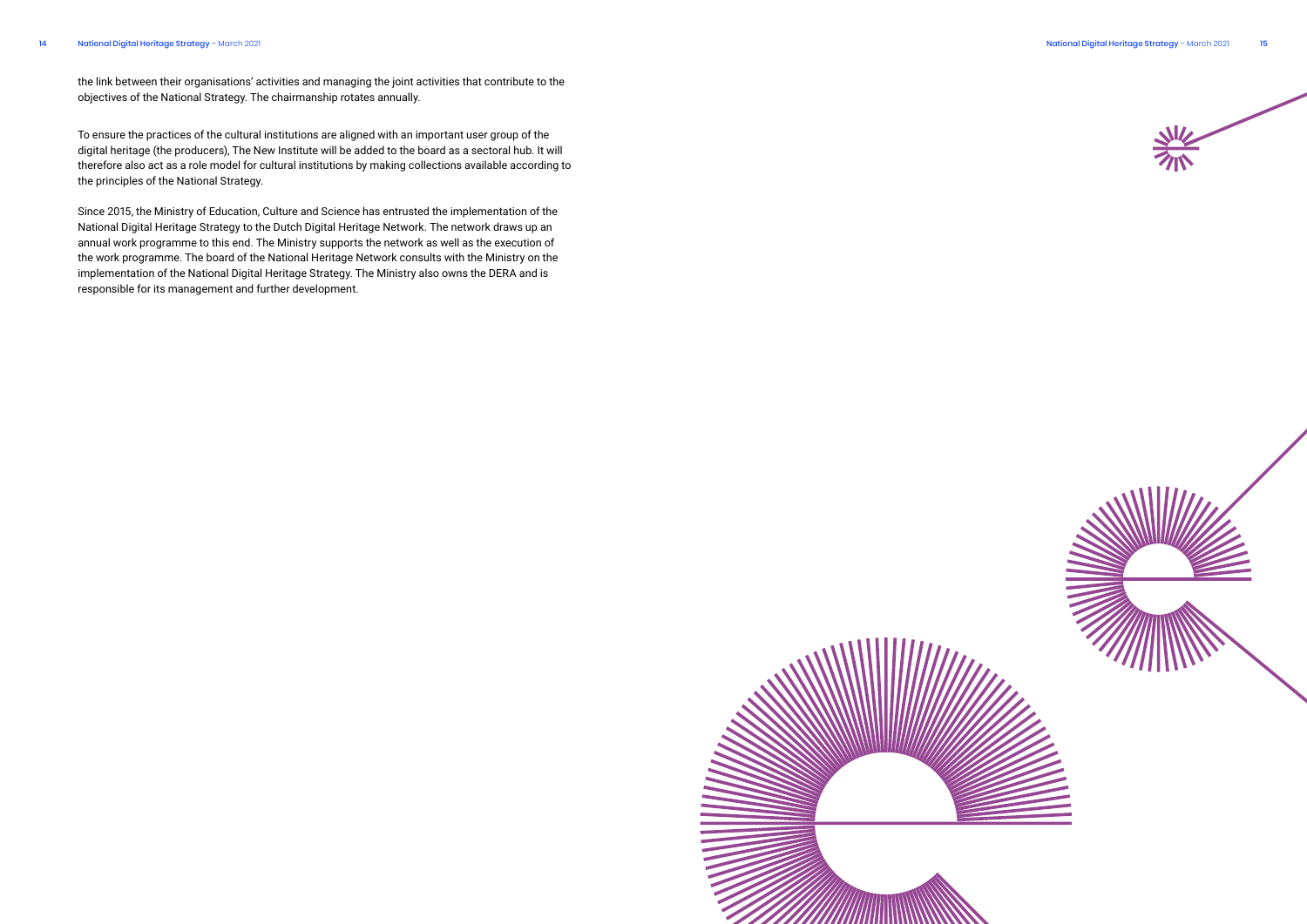# Dutch Digital Heritage Network Agenda 2021 -2024 The agenda for 2021–2024 furthers and contributes to the ambition to bring digital heritage to a<br>large audience, as well as to enhance the diversity of digital heritage and the heritage experience<br>and the heritage and the



**large audience, as well as to enhance the diversity of digital heritage and the heritage experience. Four challenges form the focus of this period:**

# 1. Widening the scope of the National Digital Heritage **Strategy**

- 1. Widening the scope of the National Digital Heritage Strategy.
- 2. Strengthening and deepening the connection with users, artists and producers.
- 3. Using the opportunities and possibilities of new technologies.
- 4. Boosting the development and sharing of digitisation knowledge.

The agenda outlines the results and the actions. In view of the rapid developments around digitisation, this agenda is updated annually.

## **Results**

- A. Joint facilities that have made heritage collections sustainably accessible and findable in a connected way according to the principles of the National Strategy.
- B. Linking the digital heritage for the arts sector and the creative industry in the network, according to the three-layer model (visibility, usability, sustainability). The digital user is central to this.

### **Work programme**

available. This support is complementary to the provincial support via the digital heritage coaches,

- **•** Set up a flexible group of digital heritage experts who take responsibility for the further development and roll-out of the joint facilities. The size of this group depends on the funding who will focus on small-scale and local projects.
- **•** Introduce a connection service for the use of facilities such as registers of datasets and the Network of terms. This will be supported by the establishment of a users' council, in order to determine the functioning and use of the joint facilities.
- **•** Develop an approach for digital collection building by cultural institutions. Use will be made of network-wide digital archiving knowledge. DEN will contribute to this development according to its role, as a knowledge institute for digital transformation.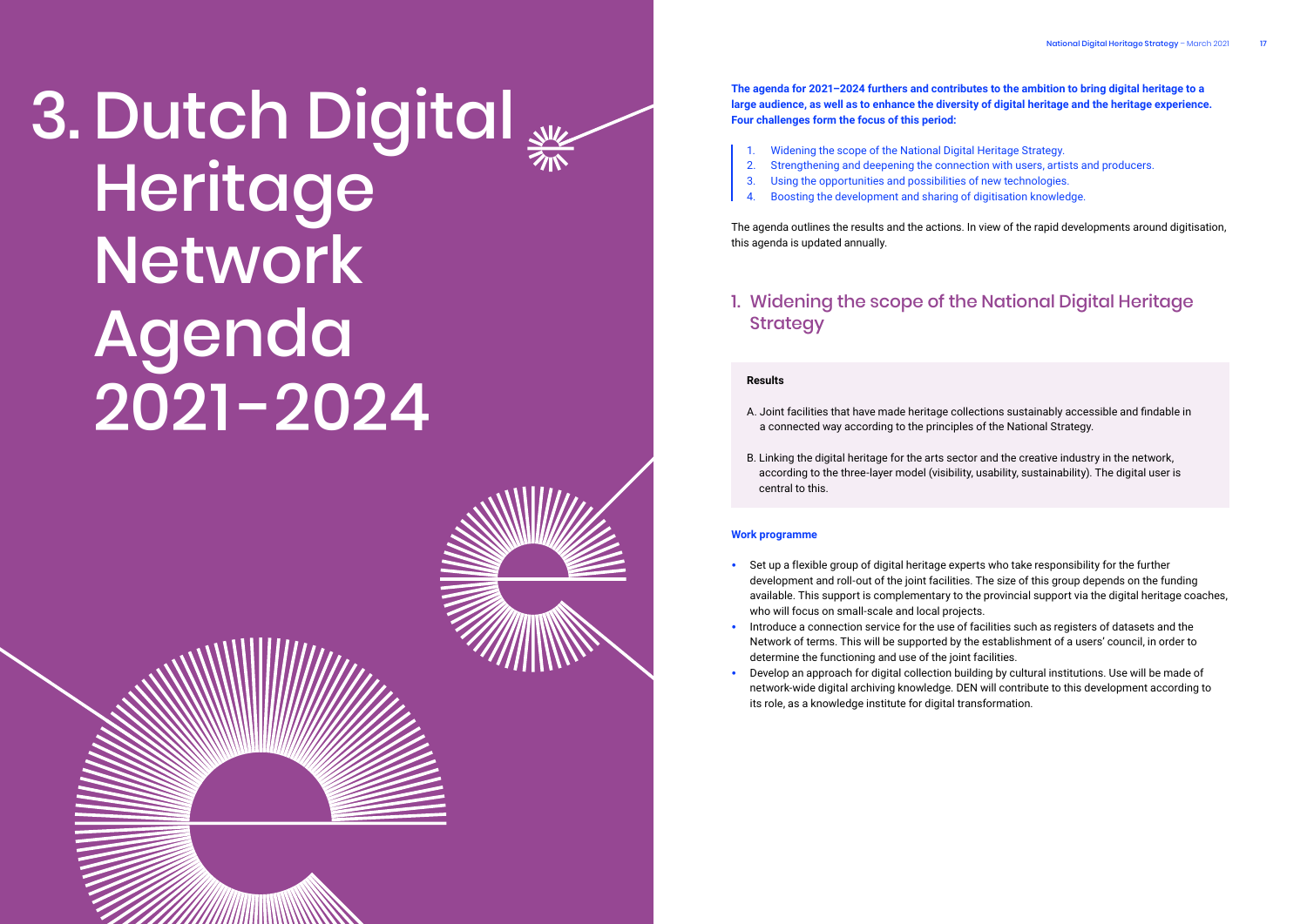#### **Work programme**

- **•** In consultation with stakeholders from the heritage sector, science and technology companies, draw up an agenda for the use of new technologies for the cultural and creative sectors.
- **•** Develop and train new algorithms that focus on broad, multi-voiced and participatory ways to make collections accessible. The ethical aspects of algorithm development will receive specific attention.
- **•** Make datasets suitable for computational and AI research by scientists and knowledge institutions. This will be done according to the international FAIR principles and be in line with the humanities research infrastructure, CLARIAH, among others.
- **•** Set up pilots with heritage and cultural institutions for AI technologies, such as handwriting, image and speech recognition, natural language processing applications, and concept recognition.

## 4. Boosting the development and sharing of digitisation knowledge

#### **Result**

A. Heritage and cultural institutions with collections increasingly work in networks according to the principles of the National Strategy and the DERA.

#### **Work programme**

- **•** A relevant range of courses will be organised together with educators such as the DEN Academy, ErfgoedAcademie, Reinwardt Academy - Amsterdam University of the Arts and commercial trainers.
- **•** Develop knowledge products on digital archiving and collection building tailored to the performing arts and design sector.
- **•** New toolboxes like Erfgoedkit.nl (The Heritage Kit) and Spoorboekje Digitalisering Erfgoedcollecties (Digitisation guide for heritage collections) will be shared more widely with existing knowledge institutes and sector associations. Furthermore, user communities will be set up to ensure their further development.
- **•** A knowledge platform for the application of heritage in education will be set up.
- **•** Collaboration with Europeana will be strengthened to make even better use of international knowledge networks regarding data exchange and copyright.
- **•** The DERA Architecture Council will be expanded to further develop ICT knowledge in the sector. Initial thoughts are to involve large heritage institutions with a great deal of ICT knowledge.
- **•** Organise knowledge meetings on digital access to heritage, where new opportunities as well as limitations relating to copyright for digital access to heritage are discussed as well.
- **•** Together with the cultural funds, a guide will be created to make the results of projects reusable for the entire cultural sector.

# 2. Strengthening and deepening connections with users and producers

#### **Results**

- A. The Dutch Digital Heritage Network is developing a practice to jointly raise awareness of different perspectives, stories and narratives surrounding heritage.
- B. Institutions, producers and users are supported in the network by standards and joint facilities that facilitate exchange and collaboration.

#### **Work programme**

- **•** Develop frameworks for knowledge sharing that contribute to diverse and inclusive preservation, accessibility, usability and visibility of digital heritage.
- **•** Continuously work on raising awareness around harnessing the power of inclusion and diversity in all activities, projects and communications.
- **•** Use the online media campaign Geheugen van Nederland (Memory of the Netherlands) as a joint label for institutions in the Network Digital Heritage to reach different user groups.
- **•** Actively support heritage and cultural institutions in making their collections accessible in thematic, regional and international networks. This will increase the reach and use of collections and stories.
- **•** Contribute annually to updating the DERA, and thus give direction to the development of the joint facilities.

## 3. Exploiting the opportunities and possibilities of new technologies

#### **Results**

- A. Greater reach and use of heritage with new technologies.
- B. Broader, multi-voiced and participatory ways to make collections accessible using AI and big data technologies.
- C. Wider digital heritage dataset user group, in particular computer scientists and AI researchers, to be able to train algorithms.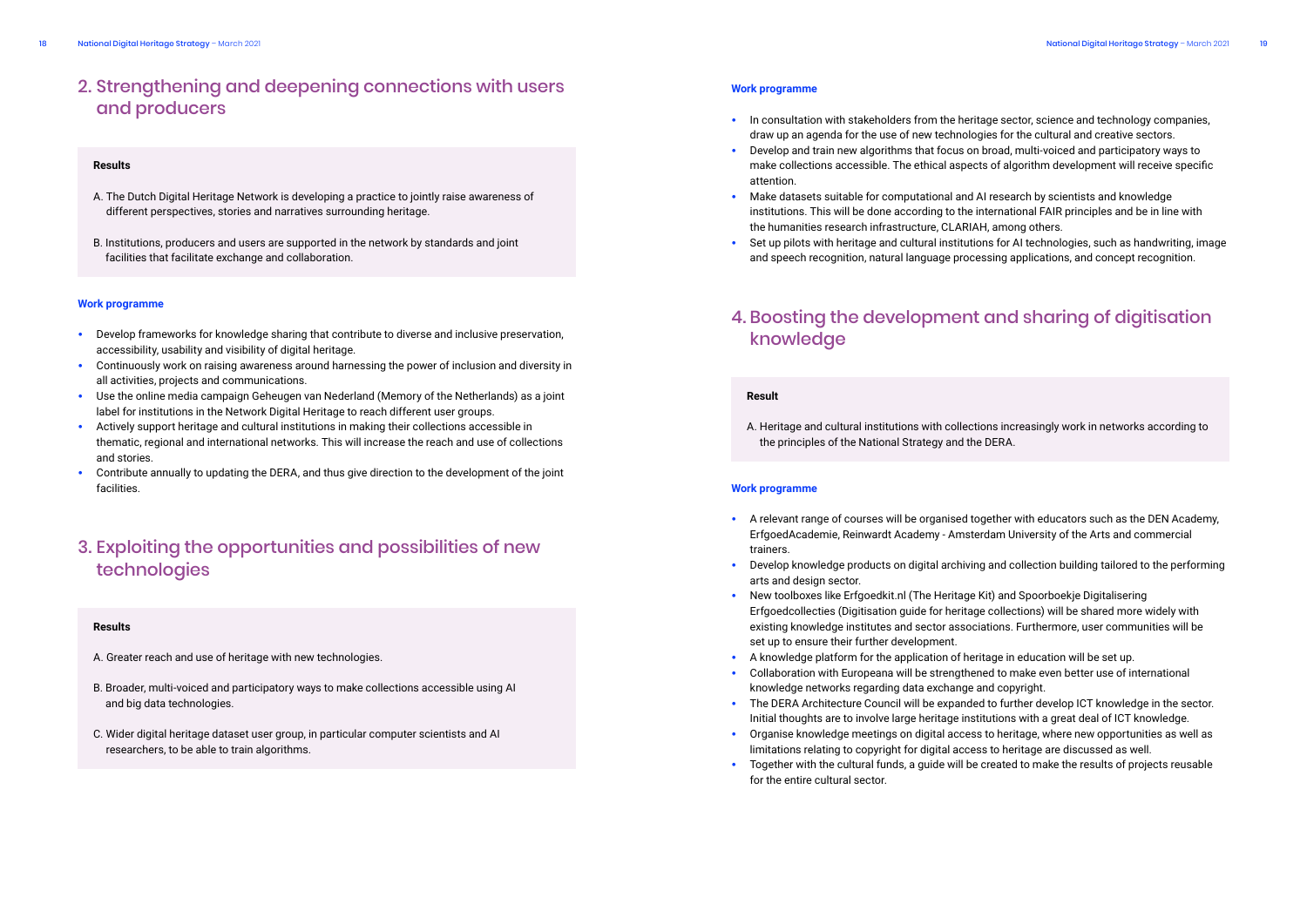

## **Colophon**

This version of the National Strategy was created on the initiative of the Ministry of Education, Culture and Science, in conjunction with the partners in the Dutch Digital Heritage Network.

This is a publication of the Dutch Digital Heritage Network and the Ministry of Education, Culture and Science, March 2021

More information can be found: netwerkdigitaalerfgoed.nl.

Design: Het Echte Werk, Rotterdam



THIN

海